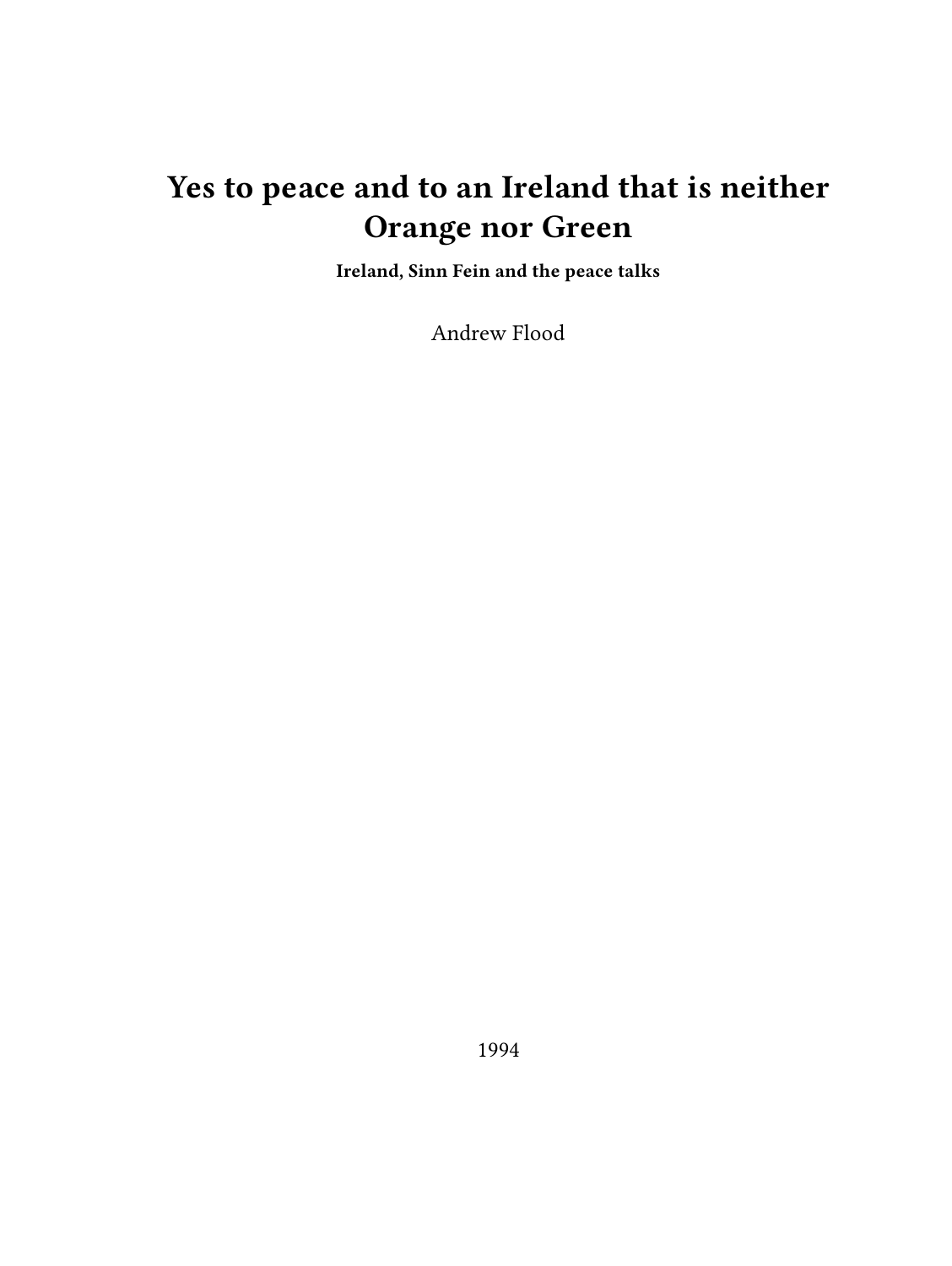## **Contents**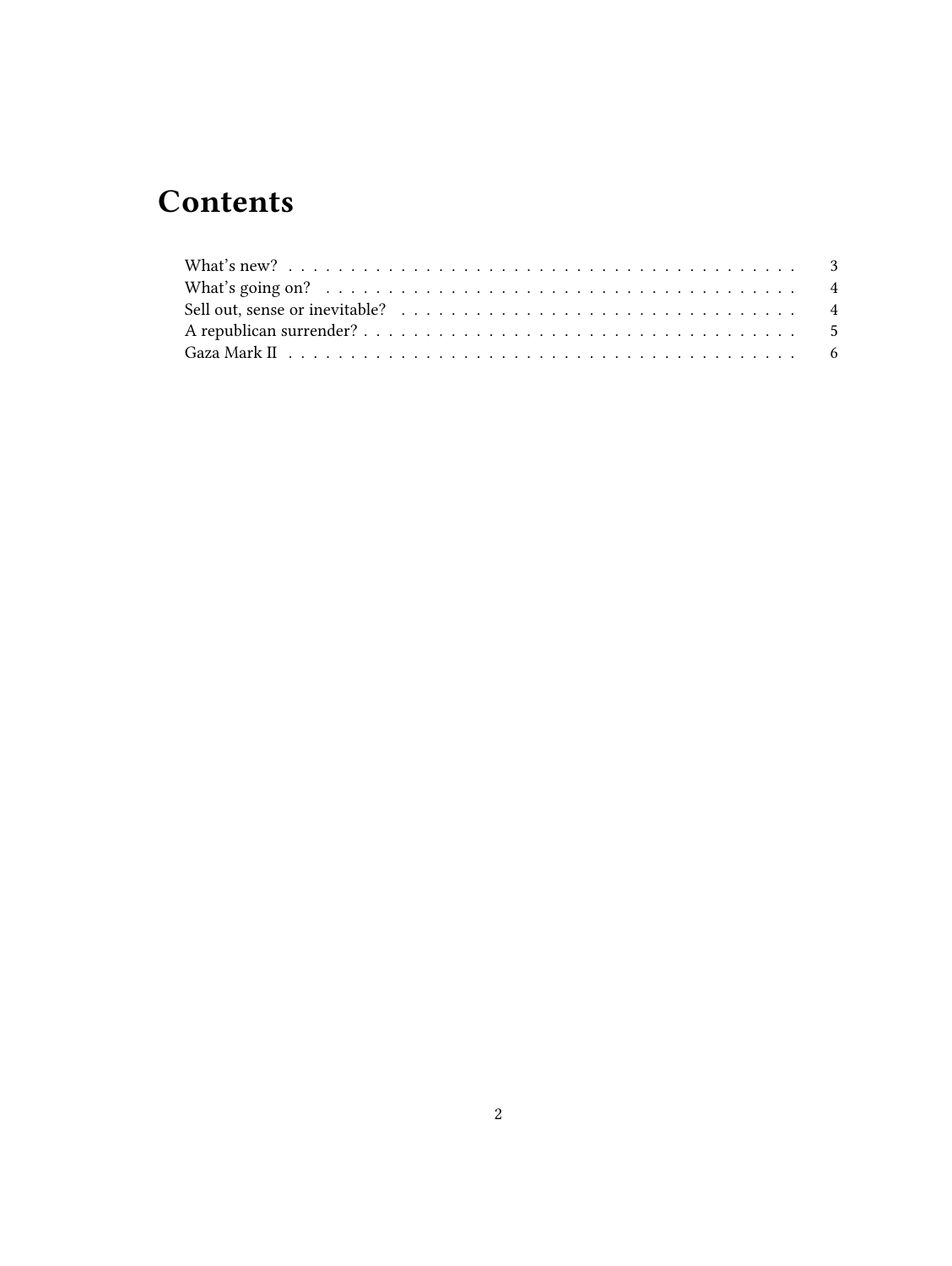DESPITE ALL THE talk of peace the war continues. The media has as usual focused on the acts of the republicans, particularly around the Heathrow attack in March. However as the following extracts show the British state is also continuing its war effort and continuing to defend its usual mixture of lies and torture while doing so. They are all taken from An Phoblacht/Republican News (Sinn Féin paper) in the closing weeks of March, mostly stories the media did not consider to be worth covering.

"Yet again, an RIR soldier has walked free from a Diplock court even though he admitted supplying the names and addresses of republicans to loyalist gangs. David Murdock was one of three people who appeared before Belfast Crown Court on Tuesday, 15 March. The court was told that Murdock supplied information to 28-year-old loyalist Brian Appleton from Windsor Avenue, yet Appleton was not convicted of any offence arising from this."

"The RUC has kept up its policy of harassment against nationalists in the County Tyrone town of Cookstown, with a series of dawn raids carried out on Monday last, 21 March, on the Greenvale Estate. The RUC rampaged through 12 houses using sledgehammers to gain entry to several houses at 5.45am. They arrested one man who was released the following day without any charges being preferred."

"A ruling by the Court of Appeal in Belfast on Monday, 7 March, has sanctioned physical abuse of women prisoners in Six-County jails. It stated that the practices and procedures involved in the forced strip-searching of women prisoners is legal and so entitles the prison's governor "to order a prisoner to be strip-searched whenever he sees fit."

"The inquest into the killings of six people in RUC shoot-to-kill operations in Armagh in 1982 have been adjourned yet again, for two months…This latest adjournment was requested by the crown lawyers to allow the British government time to prepare a Public Interest Immune Certificate (PIIC)." The PIIC will prevent the questioning of those who carried out the shooting.

## <span id="page-2-0"></span>**What's new?**

Not an especially exciting collection, in fact pretty typical of the ongoing war of the British state, but one you just don't hear about in the mainstream press. Indeed in the aftermath of the Heathrow attack the mainstream centred on Gerry Adams threat of more IRA spectaculars to come. Except of course Adams it transpired had said no such thing. His words had been changed through the application of what it politely know now-a-days as spin. As usual however the original (false) remarks got front page headlines, the correction received no coverage or a couple of cm's on inside pages.

The point of all this is that despite the formal lifting of Section 31 its business as usual for the media. The stories we are fed continue to be selective and designed to create a false impression from events, in this case that republicans are not serious about peace while the British government are. To a certain extent a reaction of 'so what else is new' is legitimate to all this. But the important point that all this black propaganda on one side, and endless calls for clarification on the other is hiding the real nature of the peace talks.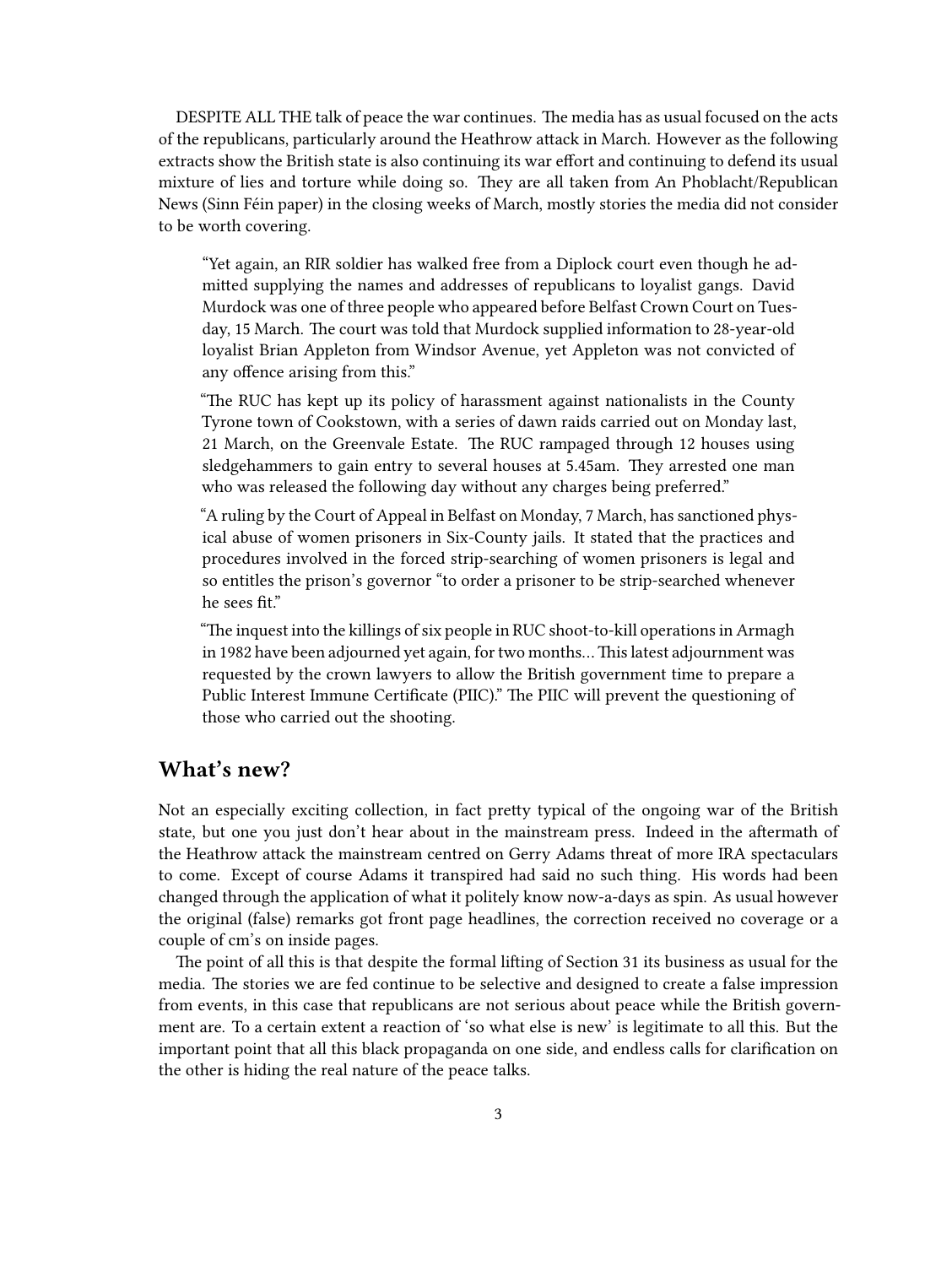## <span id="page-3-0"></span>**What's going on?**

The peace talks represent the ditching of Sinn Féin's left gloss and a return to good old nationalist politics, pure and simple. They started with the Hume — Adams dialogue, a still secret document but one which clearly set out to demonstrate that the northern nationalists could be trusted (by both Dublin and London) to 'behave' in the event of British withdrawal. Once Sinn Féin might have talked of nationalising foreign sections of the economy, now according to their recent pamphlet on The economics of Irish unification they expect that the British government will continue to pump around 1 billion pounds a year into Northern Ireland.

Gerry Adams gave a special St. Patrick's day address as part of the process of spelling this out. In it he said

"Irish history has been scarred and mutilated by the support which the British government gives to unionism and the consequent inability of unionists to come to a democratic accommodation with the rest of the Irish people. The British government's role as persuaders is key. That is obvious." AP/RN March 24, 1994

What all this means is transparent. In the past Tories have feared that British withdrawal would lead to a "Cuba off the British Coast", that a Sinn Féin victory would lead to widespread nationalisation and social upheaval. But Sinn Féin is no longer talking at all of that kind of victory. To expect Britain to give 1 billion a year after withdrawal clearly sees withdrawal not in the context of a defeat for imperialism but as a different way for imperialism to manage Ireland. The unionists are the problem, Britain as a persuader we are told is the potential solution.

Adams Ard Fheis speech was laced with such a perspective, rather than appealing to Protestant workers he said "It is also time that the Protestant people heard the voice of reason and sanity from their leaders. They need a De Klerk to lead them and us into the next century."

The left in Sinn Féin would once have talked of the spirit of James Connolly, I'm sure nobody needs the difference between Connolly and De Klerk spelt out for them.

Adams Ard Fheis speech was quite clear about what Sinn Féin are offering and how they are looking to the ruling class of Britain and Ireland rather than the workers as the way forward. "Our party paper, Towards a Lasting Peace in Ireland, clearly places the onus on the two governments to secure change. It especially calls on the British government to "join the persuaders" and on the Dublin government to persuade the British that partition is a failure…"

He also clearly put forward the idea of Hume-Adams as a pan-nationalist alliance saying "credit must given also to Albert Reynolds…the first Taoiseach to have taken the steps he has taken to address the core issues of a negotiated settlement" and again "we need particularly to consider how we can appeal to the national sentiment that is strong particularly at the grassroots of Fianna Fáil…"

### <span id="page-3-1"></span>**Sell out, sense or inevitable?**

Now is all this a sell out? Well no, despite the twists and turns of republican politics from the "Year of Victory" militarism of the 1970's, to the community politics "ballot box and armalite" of the 1980's this is what has always been the core of nationalist politics. It is no more a sell out than Fianna Fáil's attacks on healthcare or Thatcher's attacks on the trade unions.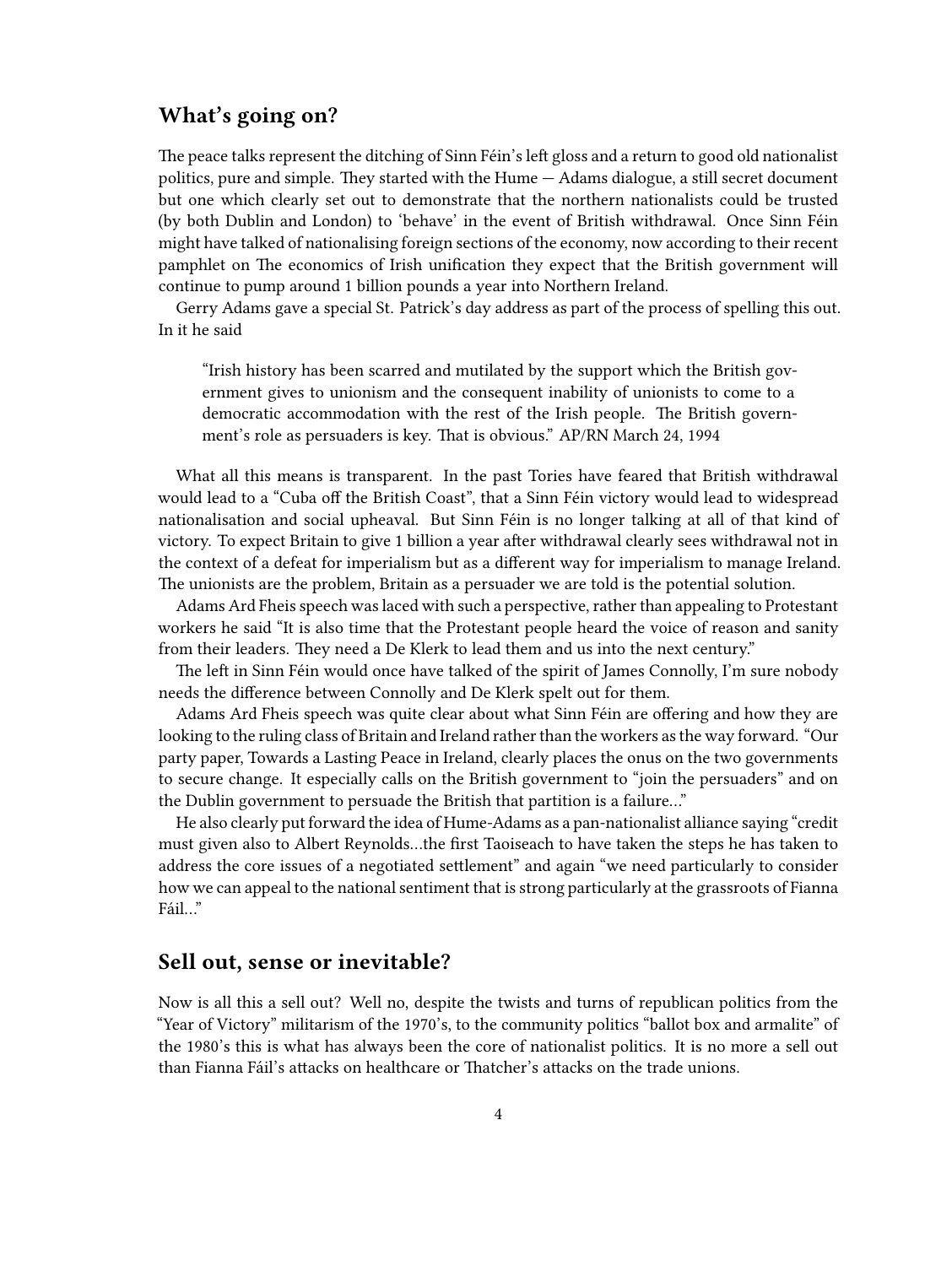The purpose of Irish republicanism is and was to see Ireland as Robert Emmet put it "take its place among the nations of the world". A place which includes those key features of all the other nation states, alienation, cops and the rule of a minority. Not just in Ireland but everywhere in this century it has been a fault of the left to accept the populist rhetoric of nationalist movements, from Nicaragua to Cuba as socialist.

Sinn Féin wants the same sort of settlement that the ANC and PLO have 'won'. Where the post boxes get a lick of green paint, and the harp replaces the crown on the caps of the police. Where the existing state (and yesterdays enemies) control what were their puppets (be it loyalist death squads or Inkatha) in return for a guarantee of stability from the 'anti-imperialists'. We recognise these things as a step forward, the ending of legal apartheid or the sectarian state in the North would not be trivial things and just as we would fight against their introduction, we support their ending. But they offer only crumbs to the working class.

Unification under capitalism throws up a huge number of problems for the ruling class. First amongst these is Protestant privilege. The northern Protestant workers may have the second worst living standards in comparison with any group in Britain but they are ahead of the worst group, northern Catholic workers. What's more, in an economy where they too have a high percentage of unemployment about 30,000 Protestants are dependant on the 'security forces' for a job. If all that is on offer is unity under capitalism then given the past record of loyalism it could be foolish to expect them not to fight.

### <span id="page-4-0"></span>**A republican surrender?**

On the other hand any settlement that did not rectify the imbalances would offer nothing to Catholic workers. War weariness might cause it to be accepted but in the longer term resistance to injustice would be sure to reappear and without any left alternative would probably repeat the events of the end of the 60's and start of the 70's. Sections of the far-left have supported just such a republican 'surrender' in the impression that this would give them room to grow. In the south however many people consider the border irrelevant to their day to day lives. Here too the far left has failed to break out of isolation, suggesting there's more than the border in the way in the north.

So what are the two possibilities? With the end of the cold war and the collapse of the northern economy Britain's long term interests in staying have declined. A significant section of the ruling class would seem to want out if they could leave stability behind. Let us not get too excited by this however, another section wants to stay under any circumstances. The debate may be leaning towards the first section at the moment but the wind could easily change. The question is are they willing to pay the price of stability?

That price comprises maintaining the current living standards of Protestant workers, including finding 20,000 or so new jobs for those currently working in security. (Lets assume they keep 10,000 to police this 'new' Ireland. It means offering a substantial enough bribe to the local ruling class to pull them (and the unionist parties) behind such a solution. It also means pulling up the standard of living of Catholics to a level where the deal appears to offer something and creating a mechanism to achieve equality of opportunity and access over a period of time. It would appear from their calls for a Protestant De Klerk, Britain to 'convince' the unionists and continued investment from Britain that this is what Sinn Féin hopes for.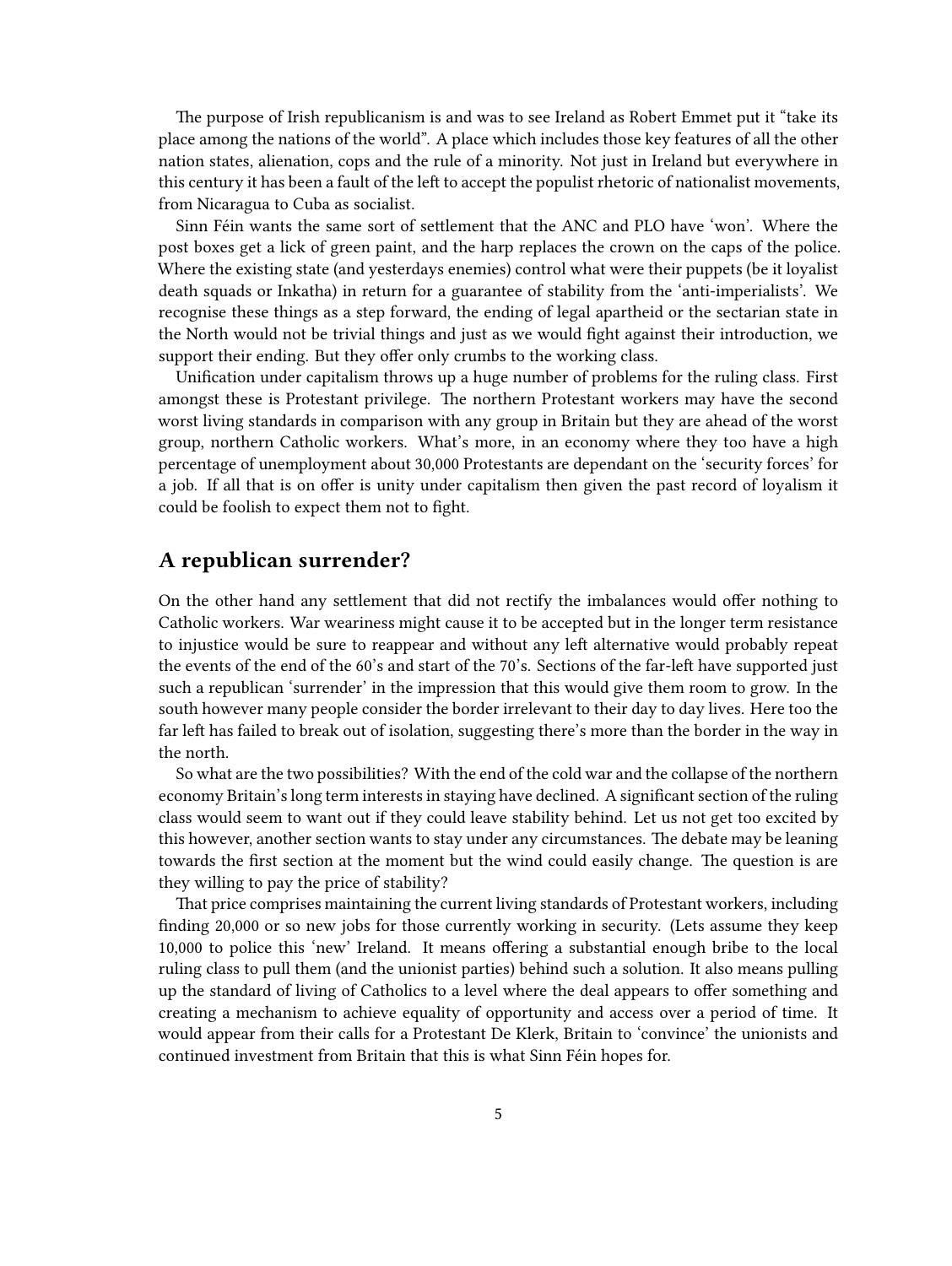The bill would be billions of pounds, the problem being that capitalism in recession would have severe difficulties finding this money. Is the British and Southern Irish ruling class prepared to pay such a price? It would seem unlikely with the exception of the bombings of the City of London (and they are important exceptions) the ruling class has managed to isolate the problem to the 6 counties and keep costs down. Thatcher once boasted that there had been more British troops killed in driving accidents in West Germany than in northern Ireland. The British ruling class is not going to support withdrawal unless it can be guaranteed un-interrupted exploitation and that it would be cheaper to leave then to stay.

### <span id="page-5-0"></span>**Gaza Mark II**

The second option would be of the type worked out by Israel and the PLO. Token improvements could be made that would redistribute poverty, the local ruling class bought off and any opposition destroyed by massive repression from the relevant side. Perhaps Britain would withdraw politically but possibly retain troops on the ground in a peace 'enforcement' capacity, through the EC or UN. Perhaps they would be U.S. troops. The new regime could then try and create a new stability through force.

Is this a possibility? Its one fraught with difficulties for the ruling class. Britain's policy of Ulsterisation introduced under Labour and stepped up under Thatcher meant replacing British troops with local police and UDR (RIR) where possible, and arming loyalist death squads to do the dirty work. But these official and unofficial forces retain some loyalty to the community from which they come, the Protestant working class. Britain has been testing this loyalty in recent years with its partial (very) clampdown on the UDA. In turn the republicans would have similar problems in getting its forces to police its side of such a deal. Such an option would be far from straight forward for the ruling class (and needless to say disastrous for us).

Whatever the possibilities and some of them are very unattractive all Sinn Féin is promising at best is a stability which will include mass unemployment, low wages and all the other features that make Ireland an attractive investment for imperialism, otherwise how can they expect  $£1$ billion annually from Britain. That is why we have always said that only socialism can rid Ireland north and south of poverty and reaction. That's what we will continue to fight for, peace deal or otherwise; the class war goes on.